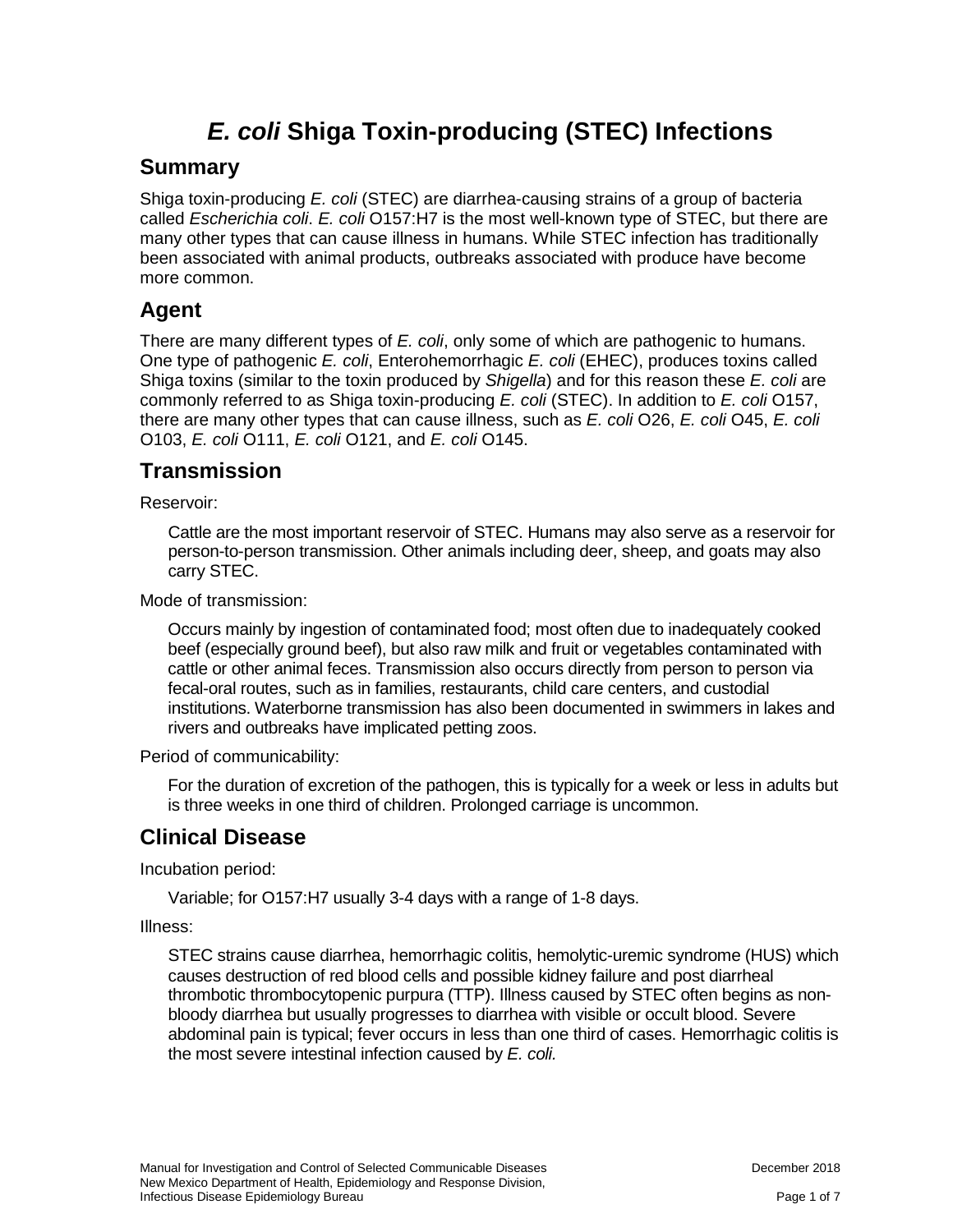# **Laboratory Diagnosis**

- *E. coli* O157:H7 can be identified presumptively or specifically by appropriate stool cultures. Clinical laboratories can screen for *E. coli* O157:H7 by using MacConkey agar base with sorbitol substituted for lactose. Approximately 90% of human intestinal *E. coli* strains rapidly ferment sorbitol, whereas *E. coli* O157:H7 strains do not. These sorbitol-negative *E. coli* then can be serotyped, using commercially available antisera, to determine whether they are O157:H7.
- Screening tests for *E. coli* O157 cannot be used to identify other types of STEC. An enzyme immunoassay (EIA) test is available that allows labs to directly test stool specimens for the presence of Shiga toxins, and therefore screen for all types of STEC. However, the Shiga-toxin EIA test only tests for the presence of Shiga-toxin in stool and does not require culturing of the *E. coli* organism. If only the EIA test is performed, there will be no isolate available for serotyping and pulsed-field gel electrophoresis (PFGE). Since serotype and PFGE information are crucial to the public health investigation of STEC and the identification of clusters and outbreaks, culture confirmation of specimens positive for Shiga-toxin by EIA tests is recommended.
- Culture Independent Diagnostic Testing (CIDT) is becoming a common method for diagnoses. CIDT is a PCR test with approximately 1-hour turnaround time, which makes it appealing, however, the PCR is run as a GI panel and often results in detection of several conditions. Investigations and reflex culture are required to confirm these results
- Clinical laboratories that detect a diarrhea-associated STEC strain (whether an isolated case or in an outbreak situation) should send the isolate and/or Shiga-toxin EIA positive broth to the NMDOH Scientific Laboratory Division (SLD) for isolate confirmation and serotype identification.
- Hemolytic-Uremic Syndrome (HUS). For all patients with HUS, stool specimens should be cultured for *E. coli* O157:H7 and, if results are negative, for other STEC serotypes. However, the absence of STEC in feces does not preclude the diagnosis of STEC-associated HUS, since HUS typically is diagnosed a week or more after onset of diarrhea when the organism may no longer be detectable.

# **Treatment**

- Dehydration and electrolyte abnormalities should be corrected. Orally administered solutions usually are adequate. Antimotility agents should not be administered to children with inflammatory or bloody diarrhea. Careful follow-up of patients with hemorrhagic colitis (including complete blood cell count with smear, platelet count, blood urea nitrogen level, and creatinine level) is recommended to detect changes suggestive of HUS. If patients have no laboratory evidence of hemolysis, thrombocytopenia, or nephropathy by three days after resolution of diarrhea, their risk of developing HUS is low.
- The role of antimicrobial therapy in patients with hemorrhagic colitis caused by STEC is uncertain. Antibiotic therapy is associated with HUS development. Azithromycin may effectively relieve symptoms. Fluoroquinolones can be used in persons over 18 years and rifaximin may be used for persons over 12 years.

# **Surveillance**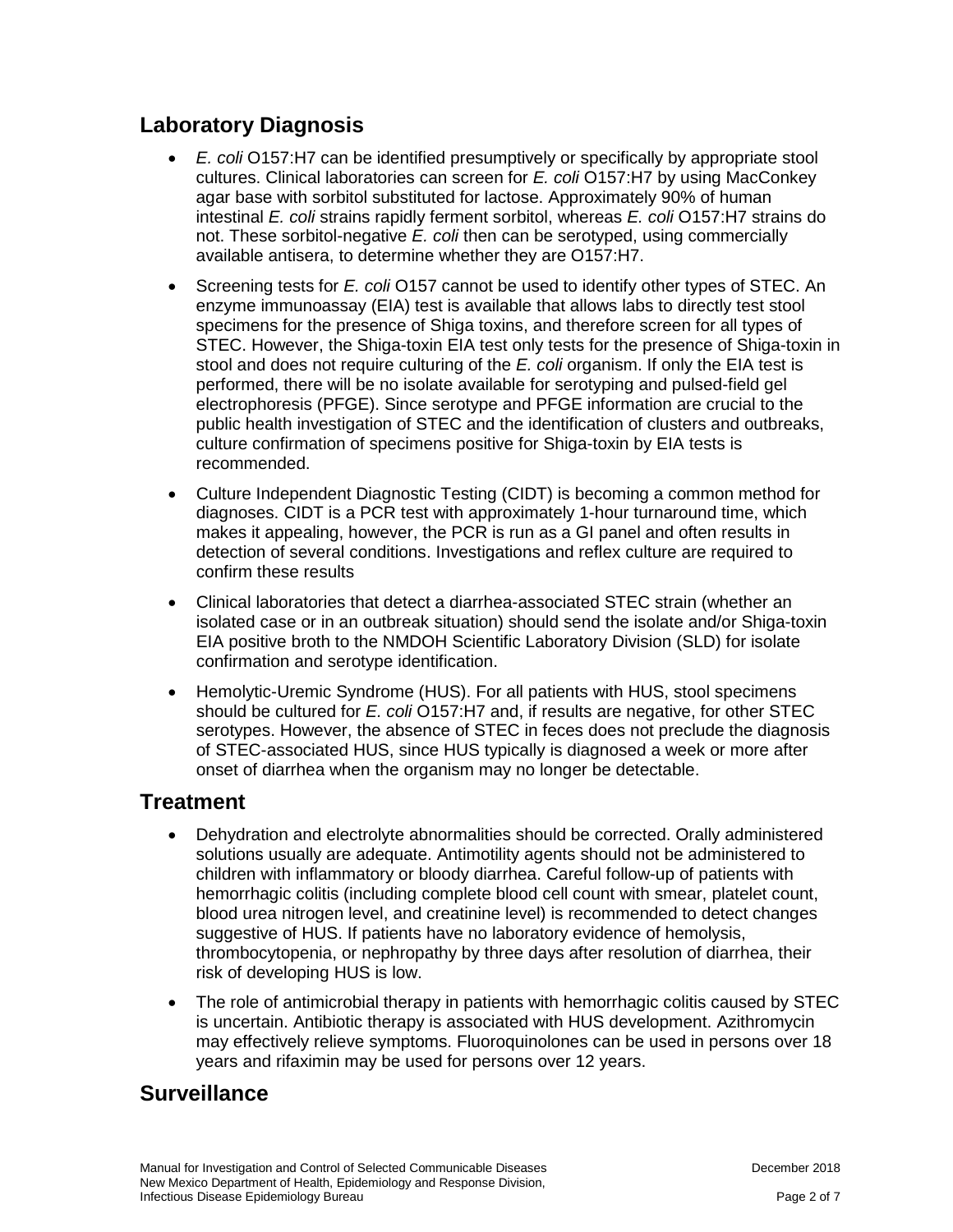Case Definition:

*Laboratory criteria* – Isolation of STEC from a clinical specimen. *E. coli* O157:H7 isolates may be assumed to be Shiga toxin-producing. For all other *E. coli* isolates, Shiga-toxin production or the presence of Shiga-toxin genes must be determined to be considered STEC.

*Confirmed case* – A case that meets the laboratory criteria.

*Probable case* – 1) a case with isolation of STEC from a clinical specimen, pending confirmation of H7 or Shiga-toxin production or; 2) a clinically compatible case that is epidemiologically linked to a confirmed or probable case or; 3) identification of an elevated antibody titer to a known Shiga toxin-producing *E. coli* serotype from a clinically compatible case, 4) a case that is positive by CIDT methods without culture

*Suspect case* – 1) A case of postdiarrheal HUS or TTP or 2) identification of Shiga-toxin in a specimen from a clinically compatible case without the isolation of the Shiga toxinproducing *E. coli*.

### Reporting:

Report all suspected or confirmed cases of STEC to the Epidemiology and Response Division (ERD) at 505-827-0006. Information needed includes: patient's name, age, sex, race, ethnicity, home address, home phone number, occupation, and health care provider.

Case Investigation:

Complete the NMDOH STEC Questionnaire and send to the Epidemiology and Response Division, P.O. Box 26110, Santa Fe, New Mexico 87502-6110, or fax to 505-827-0013. Investigation information should also be entered into NM-EDSS per established procedures.

# **Control Measures**

Control measures for CIDT cases that tested positive for more than one condition should be prioritized as follows: Vibrio> STEC> Cryptosporidium> Salmonella> Shigella> Campylobacter> Cyclosporidium> Giardia.

For a summary of work and daycare exclusion criteria for all enteric pathogens see [Appendix 8.](https://nmhealth.org/publication/view/general/5156/)

- 1. Case management
	- 1.1. Isolation:

1.1.a During acute illness, implement contact precautions. During outbreaks, contact precautions for infants with diarrhea caused by STEC should be maintained until cultures of stool are negative.

1.1.b Infected patients should not handle food or provide direct child or patient care in their place of employment until two successive negative stool cultures are obtained greater than 24 hours apart and at least 48 hours after last dose of antimicrobial therapy.

1.1.c On a case-by-case basis, infected patients may return to work with modified duties that do not include handling food or providing direct child or patient care before two successive negative stool cultures are obtained. Decisions to allow patients to return to work will be made in consultation with ERD, local/regional public health staff, employee and employer.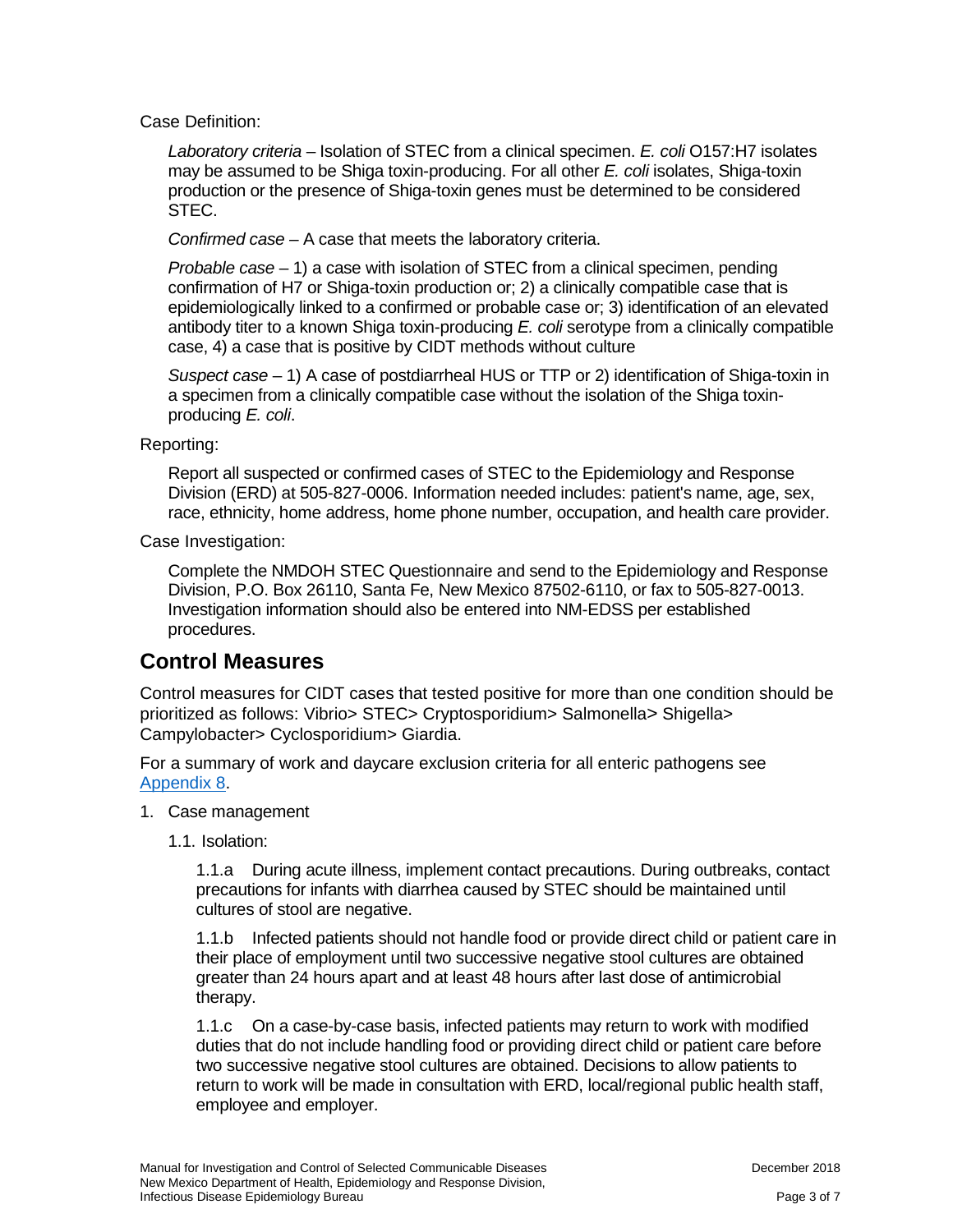#### 2. Contact management

2.1. Isolation:

2.1.a Investigation of contacts should generally be limited to food handlers, staff and children in child care centers and other situations where spread of infection is particularly likely.

2.1.b Symptomatic contacts should be excluded from handling food and providing direct child or patient care until one negative stool culture has been obtained. If the symptomatic contact is taking antibiotics, the specimen should be obtained 48 hours after the last dose of antimicrobial therapy is taken.

2.1.c On a case-by-case basis, symptomatic contacts may return to work with modified duties that do not include handling food or providing direct child or patient care before two successive negative stool cultures are obtained. Decisions to allow contact to return to work will be made in consultation with ERD, local/regional public health staff, employee and employer.

2.1.d Thorough hand washing after using the bathroom and before food handling or child or patient care should be emphasized for all contacts.

- 2.2. Prophylaxis: Not applicable.
- 3. Prevention
	- 3.1. Heat beef adequately (to 160 degrees) during cooking, especially ground beef.
	- 3.2. Emphasize good hand hygiene practices (i.e., proper hand washing after using the toilet, changing diapers, and before and after handling food).
	- 3.3. General guidelines for preventing foodborne illness include:
		- Thoroughly cook raw food from animal sources.
		- Wash raw vegetables.
		- Avoid unpasteurized dairy products.
		- Wash hands, knives, and cutting boards after handling uncooked foods.

3.4. Immunization: Not applicable.

#### **Management of STEC diarrhea in Child Care Centers**

- 1. In an outbreak of diarrhea due to STEC and/or HUS in a child care facility, immediate involvement of public health authorities is critical. Infection by STEC is reportable, and rapid reporting of cases can lead to intervention to prevent further disease.
- 2. Management of isolated case
	- 2.1. Infected child care center attendees should be excluded until two successive negative stool cultures are obtained greater than 24 hours apart and at least 48 hours after antimicrobial therapy is completed, if used.
	- 2.2. Infected child care center staff members should not handle food or provide direct child care until two successive negative stool cultures are obtained greater than 24 hours apart and at least 48 hours after antimicrobial therapy is completed, if used.

2.2.a On a case-by-case basis, infected child care center staff members may return to work with modified duties that do not include handling food or providing direct child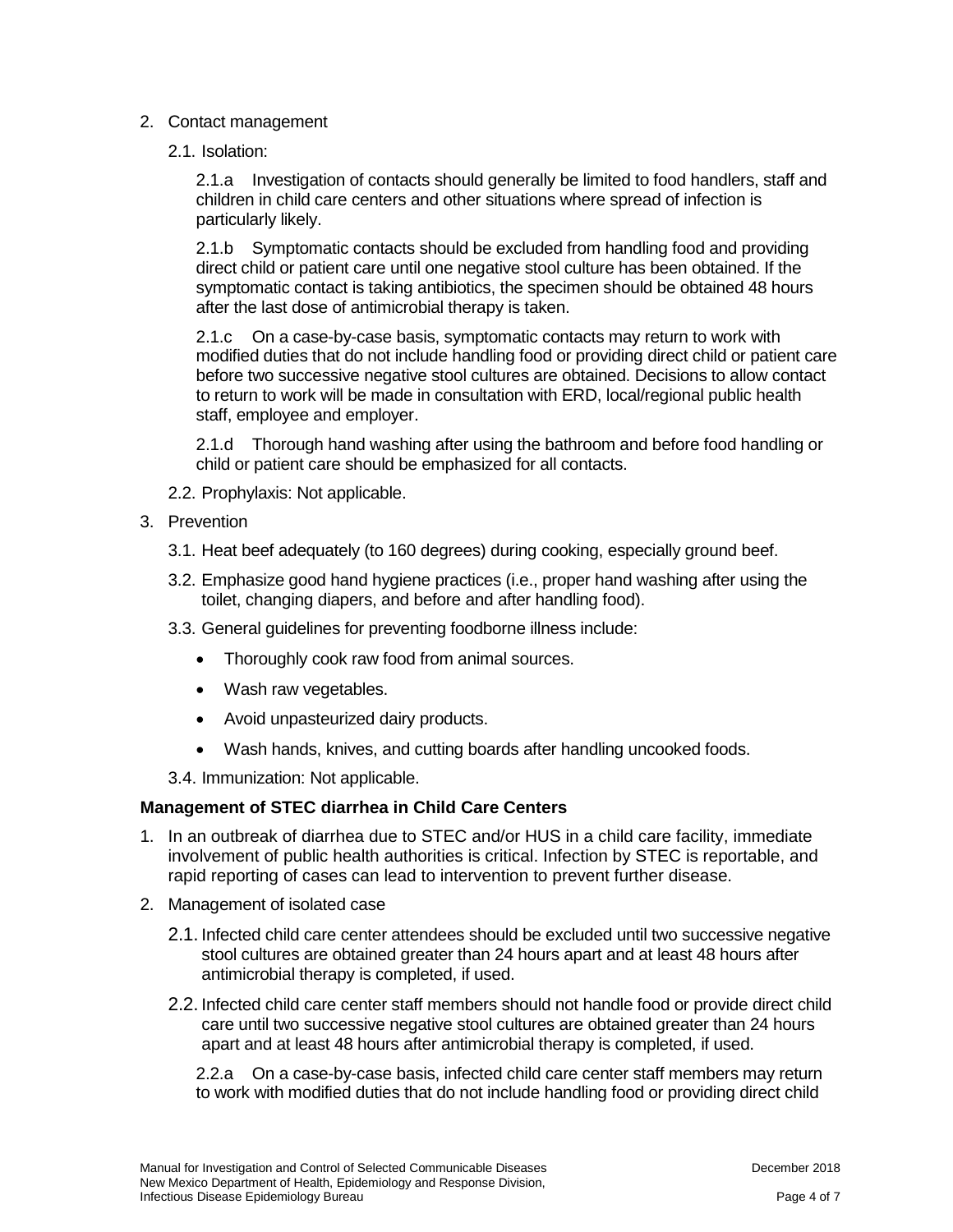care before two successive negative stool cultures are obtained. Decisions to allow the staff member to return to work will be made in consultation with ERD, local/regional public health staff, employee and employer.

- 2.3. Per child care licensing regulations, a center should notify parents or guardians in writing of a case of STEC in the facility (Subsection D of 8.16.2.20 NMAC). See [Appendix 7](https://nmhealth.org/publication/view/general/5155/) for a template of a notification letter.
- 2.4. Stool specimens from other symptomatic attendees and staff members should be cultured.

2.4.a Symptomatic attendees should be excluded until two successive negative stool cultures are obtained greater than 24 hours apart and 48 hours after last dose of antimicrobial therapy.

2.4.b Symptomatic child care center staff members should not handle food or provide direct child care until two successive negative stool cultures are obtained greater than 24 hours apart and 48 hours after last dose of antimicrobial therapy.

2.4.c On a case-by-case basis, symptomatic child care center staff members may return to work with modified duties that do not include handling food or providing direct child care before two successive negative stool cultures are obtained. Decisions to allow the staff member to return to work will be made in consultation with Epidemiology and Response Division (ERD), local/regional public health staff, employee and employer.

- 3. The child care center should review its infection control protocols with staff, and emphasize the following:
	- Standard precautions should be followed. Strict hand washing routines for staff and children, and routines for handling fecally contaminated materials.
	- Frequently mouthed objects should be cleaned and sanitized daily. Items should be washed with dishwashing detergent and water, and then rinsed in freshly prepared (daily) household bleach solution (dilute 1 cup bleach in 9 cups of water).
	- Food-handling and diaper changing areas should be physically separated and cleaned daily.
	- Diaper changing surfaces should be nonporous and cleaned with a freshly prepared (daily) household bleach solution (dilute 1 cup bleach in 9 cups of water). Cleaning of diaper changing surfaces after each use is required; diapers should be disposed of properly. If available, nonporous gloves should be worn when changing diapers.
	- Animals in the child care center with diarrhea should be isolated from children and taken to a veterinarian for diagnosis and treatment.
- 4. The day care operator should be instructed to call the local public health office (PHO) or ERD (depending on collaborative plan developed for surveillance and follow up) immediately if new cases of diarrhea occur. The day care center should be called or visited once *each* week for two weeks after onset of the last case to verify that surveillance and appropriate hygienic measures are being carried out.
- 5. Outbreak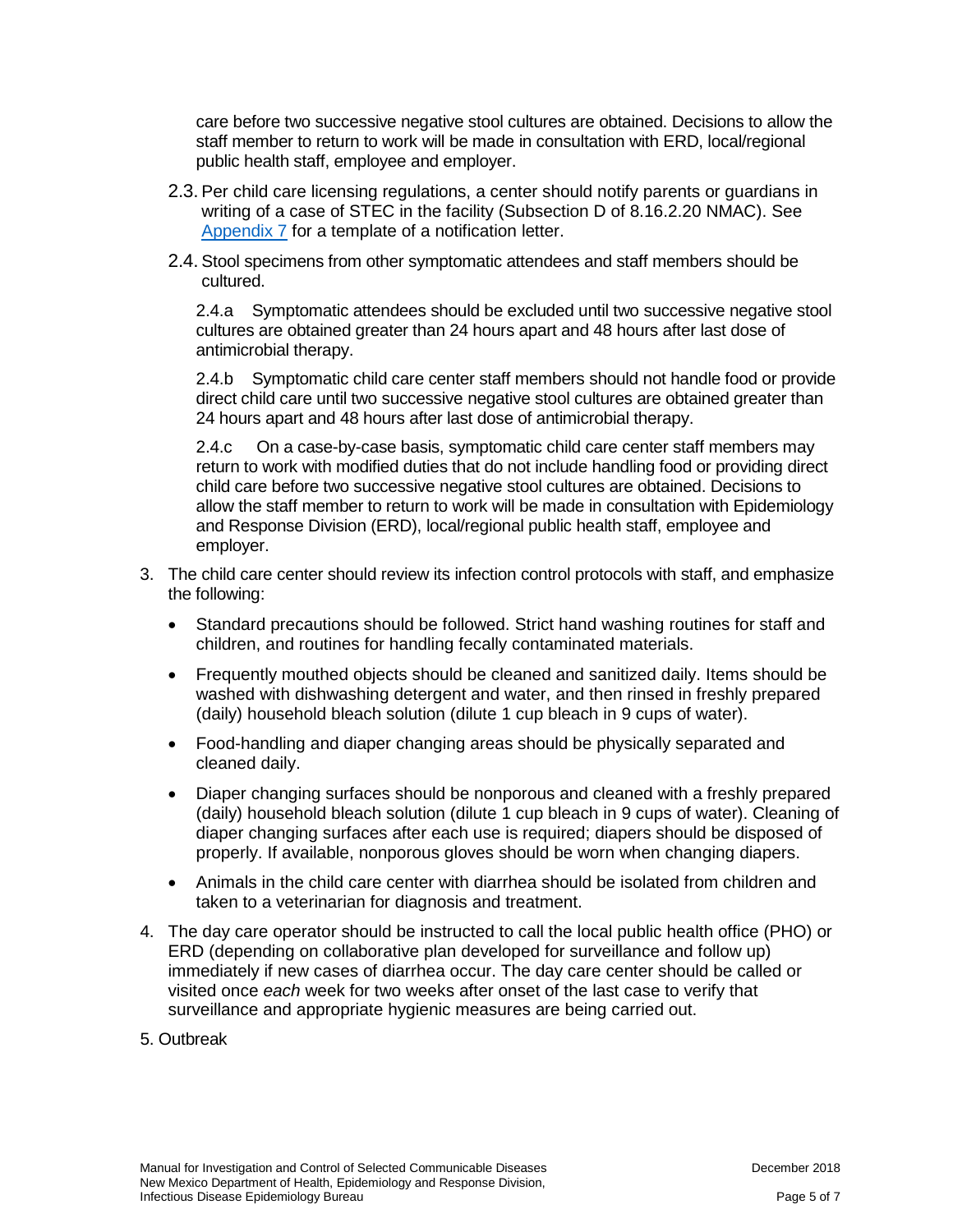5.1 If an outbreak of STEC diarrhea (i.e., two or more cases) is suspected in a child care facility, ERD should be notified immediately. Outbreaks of STEC in this situation would ordinarily be controlled by exclusion and evaluation of symptomatic children and staff.

# **References**

American Academy of Pediatrics. In: Kimberlin, DW, et al eds. Red Book: 2018 Report of the Committee on Infectious Diseases. 31st ed. Itasca, IL: American Academy of Pediatrics; 2018.

Heymann, DL, ed. Control of Communicable Diseases Manual. 19<sup>th</sup> edition. Washington, DC: American Public Health Association; 2008.